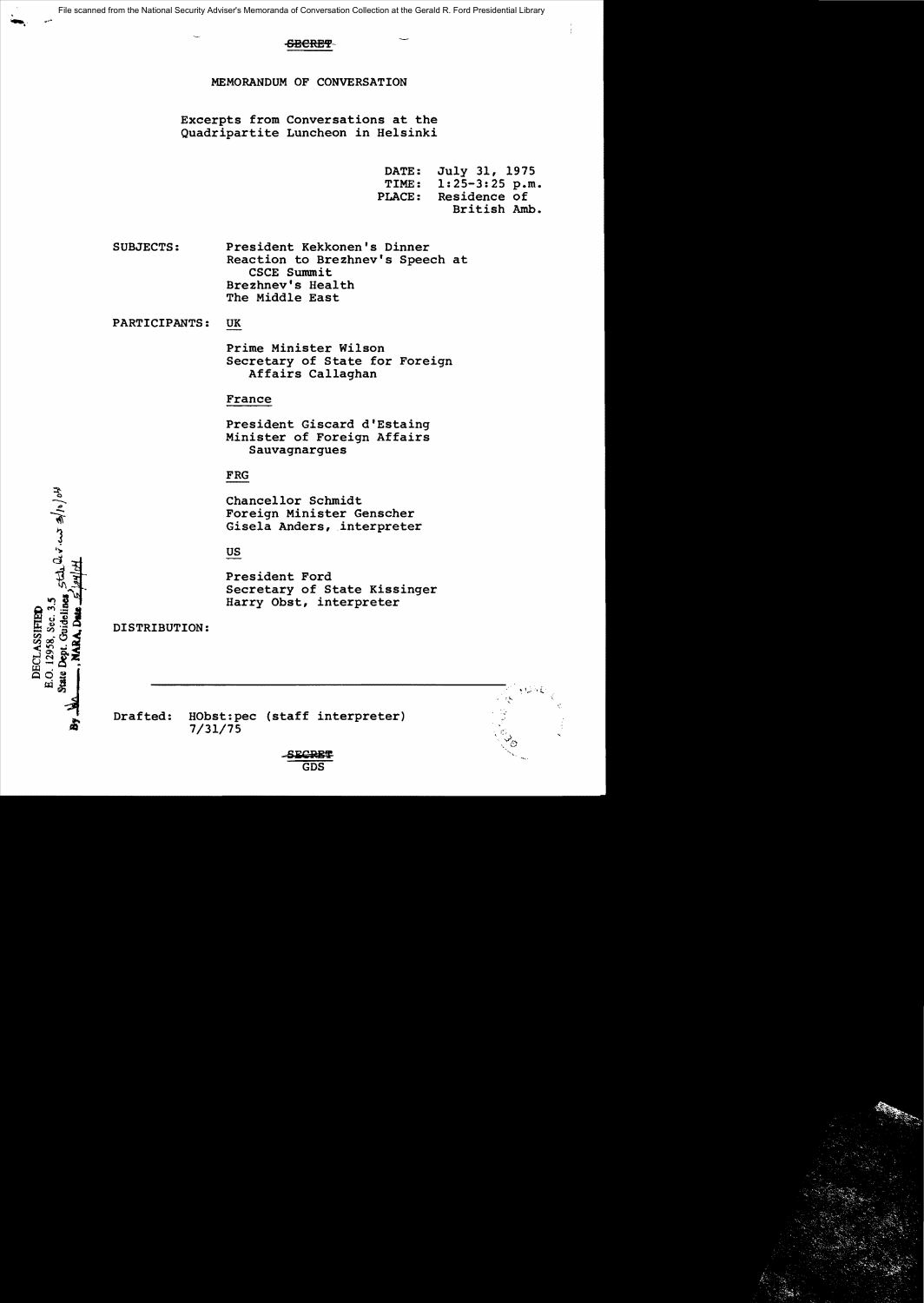(These excerpts refer only to the first hour of<br>conversation at the lunch table. The remainder conversation at the lunch table. of the conversation, held in the garden, discussing the pre-agreed agenda was held by the eight participants only without the presence of interpreters or notetakers.)

### President Kekkonen's Dinner

- -

> Both the President and Chancellor Schmidt complained about the unfortunate seating arrangement at the dinner and in the plenary of the CSCE. President Ford remarked that he spent virtually all his time talking to Erich Honecker and Archbishop<br>Makarios. Chancellor Schmidt also complained abo Chancellor Schmidt also complained about his delegation being seated next to the GDR which left him no choice but to converse with Mr. Honecker. Secretary Kissinger commented that the long talk Makarios had with the President was ironic inasmuch as the united States Government had not previously agreed to a meeting between the two.

#### Reaction to Brezhnev's Speech at CSCE Summit

President Giscard asked the participants about their reaction to today's (July 31) speech of Leonid Brezhnev. President Ford commented that he had found it very interesting inasmuch as it had been<br>restrained and very moderate in its statements. At restrained and very moderate in its statements. any rate, it definitely had been quite different from what it could have been. Chancellor Schmidt agreed. He said that there had been no "stings" in the speech and that it had been more moderate than that of Gierek. Prime Minister Wilson said that he was surprised that the speech actually contained some reference to actions based on the Helsinki docu-<br>ments. Secretary Kissinger said that Brezhnev's Secretary Kissinger said that Brezhnev's statements on "no interference" had been read by some as meaning that he was ready to bury the Brezhnev Doctrine.

#### Brezhnev's Health

When the question of Brezhnev's health was raised, President Ford commented that Brezhnev had clearly seemed very tired at the end of the very long sessions he had had with him in Vladivostok. Prime Minister Wilson said that he definitely thought that Brezhnev was looking much better than when he had seen him in Moscow in February.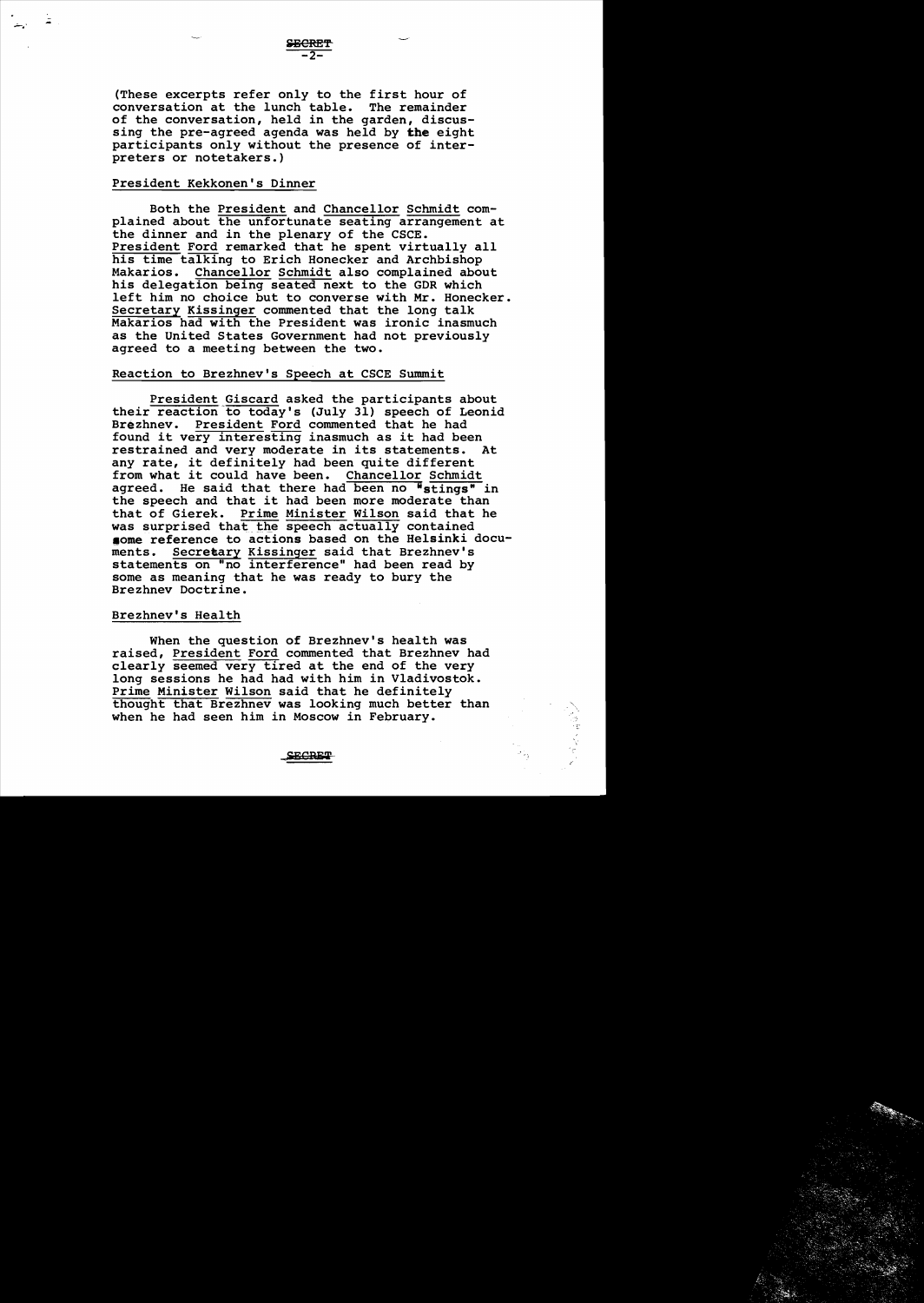### The Middle East

President Ford stated that he wished to make two comments before proceeding to the agenda of the working luncheon. (1) Israel had sent communications to all or most European countries announcing that Prime Minister Rabin would attend the Stockholm meeting of the Socialist countries. This announcement had contained the inference that the United States embraced the latest Israeli position. This was definitely not accurate. (2) Also directly or indirectly the inference had been<br>made as if things were to happen in October. He made as if things were to happen in October. wanted to stress that October was definitely too late. Things had to be settled in August, otherwise one would have to struggle on and on with this issue. The United States could not stand for any further delay. The gap between the issues had become sufficiently narrow, so that it should be possible to achieve results in August.

Prime Minister Wilson stated that he had always warned Israel that the issue was urgent and that action was necessary by August. It wasn't the British custom to issue such warnings to countries with whom they have close relations, but he had felt it necessary to do so in this instance. This issue could not be left hanging around until the Presidential election<br>period. In fact, he had been surprised that the issue In fact, he had been surprised that the issue could have waited so long. He thought it should have been settled in June.

Secretary Kissinger on the suggestion of Mr. Sauvagnargues, gave a briefing on the latest status of the Israeli-Egyptian positions. After a factual rundown of the different aspects, he concluded that there were only two crucial matters to be resolved. One was the location of the Israeli forward line. The Egyptians wanted to move their line eastward seven to eight kilometers beyond the current UN corridor. The Israelis did not want any advance beyond the UN line. He felt optimistic that President Sadat would eventually accept a forward movement of only two or three kilometers beyond the UN perimeter.

-SECRET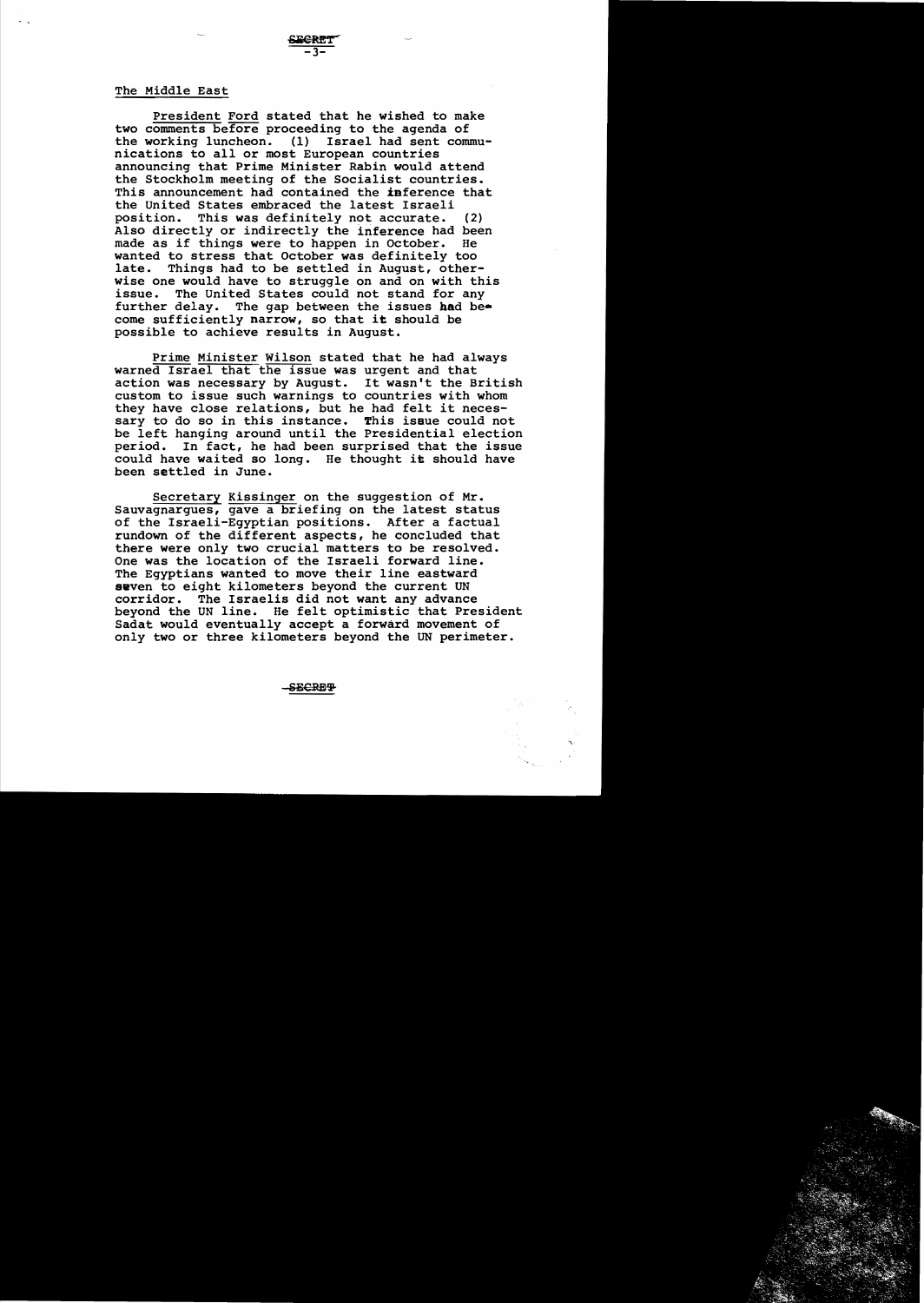This was crucial to the Egyptians because of the symbolic value of having regained a piece of Israeli territory and not just the UN corridor.

The second crucial point was the Israeli insistence of having six forward outposts manned by American personnel in addition to the two warning<br>stations. Sadat had rejected this proposal. The stations. Sadat had rejected this proposal. presence of Americans in those posts would present a severe problem.

Prime Minister Wilson interjected that those Americans would immediately be put into the position of hostages.

President Pord added that the Prime Minister was "damn right" about that. After Vietnam, the United States Government could not suggest any arrangement that would make American military personnel vulnerable to be taken hostage. Any such proposal would be turned down by the American people.

Secretary Kissinger remarked that the US strategy was to try to settle all other points first, while trying to evade the issue of the six outposts.

Prime Minister Wilson interjected that the Israelis kept making statements to the effect that their latest plans had the backing of the United States.

President Ford, "This is absolutely inaccurate."

Prime Minister Wilson continued by mentioning that he had told a high Israeli official in Helsinki that Israel should "stop shouting" and "stop saying that this was their last offer." Also they should not keep saying that their proposal had complete US backing.

Secretary Kissinger said that it would be politically unwise for Israel to be put in a position where an agreement would be considered as imposed by the United States and Egypt.

President Giscard inquired if there was anything France could do to help get an agreement signed or was it better for the French to keep their distance and to do nothing?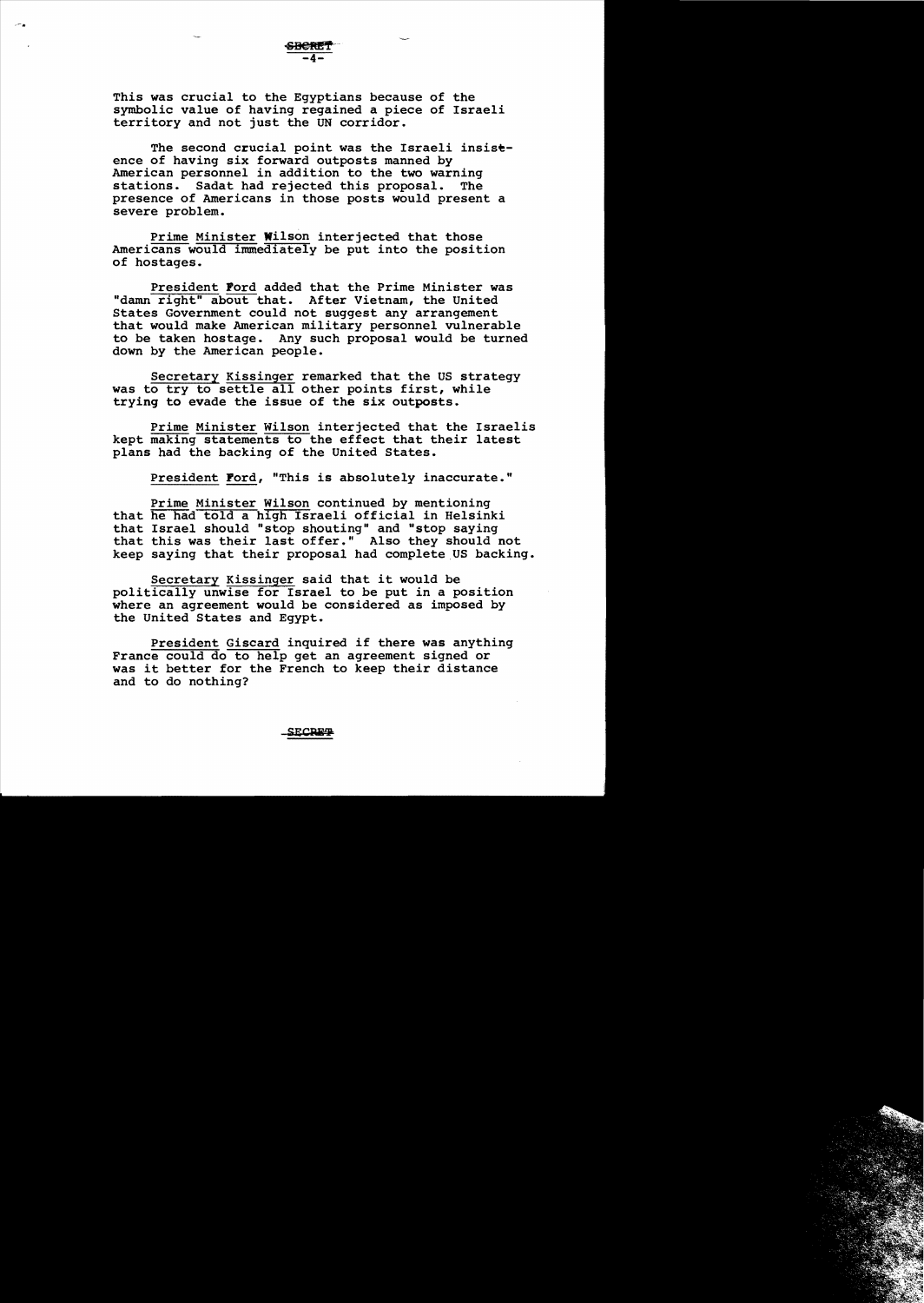secretary Kissinger stated that Egypt seemed almost desperate for an agreement. The US was trying to help but Israel was trying again to turn the issue into a public conflict. But President Giscard should get President Ford's opinion on this.

President Ford added that he thought that time had now reached a critical state. The problem would have to be resolved by August. Otherwise, the US would playa different role after August.

Chancellor Schmidt wondered what should be done in case all efforts failed and the Islamic initiative would succeed in expelling Israel from the United Nations?

President Ford replied that the united States was on record that it would fight hard against any action by the UN majority to expel and suspend Israel.

President Giscard cautioned that the problem was more complex than that. For almost seven years the UN had voted resolution after resolution and Israel had innored them all. So the UN majority would have some good reason for their action. Now, if the US or the UK wanted to use their veto in the Security Council, that was another matter. But one must not forget the impact of public opinion and the need to have acceptance of some UN regulations.

Prime Minister Wilson commented that if people who walk out of meetings could come back in so could people who were expelled be reaccepted.

President Ford, "Could you not argue that an agreement in August would solve part of your problem?"

Prime Minister Wilson, "Yes, absolutely."

Chancellor Schmidt stated that this arrangement should make some sense also to the Israelis. This way they could get off this time but next time they could not expect to get away unhurt.

Foreign Minister Sauvagnargues stated that he believed lack of an agreement in August would lead to a majority vote to expel Israel. That expulsion, however, would be vetoed in the Security Council.